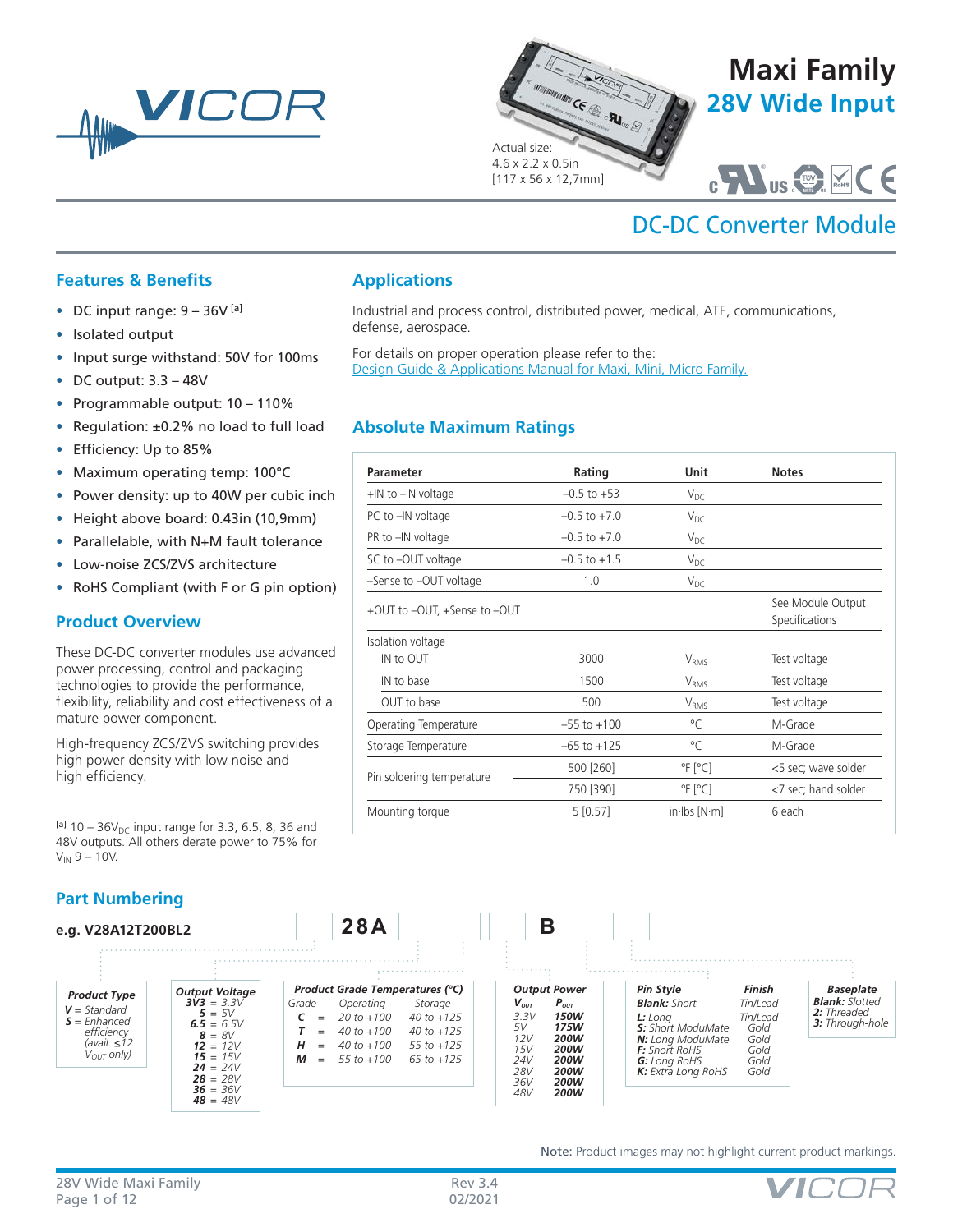## **Module Family Electrical Characteristics**

Electrical characteristics apply over the full operating range of input voltage, output load (resistive) and baseplate temperature, unless otherwise specified. All temperatures refer to the operating temperature at the center of the baseplate.

#### **Module Input Specifications**

| Parameter               | Min  | lvn  | Max  |     | <b>Notes</b> |
|-------------------------|------|------|------|-----|--------------|
| Operating input voltage |      | 28   | 36   |     |              |
| Input surge withstand   |      |      | 50   | Vnc | $<$ 100 $ms$ |
| Undervoltage turn-on    |      |      |      |     |              |
| Undervoltage turn-off   |      |      |      |     |              |
| Overvoltage turn-off/on | ⊰h ⊰ | 37.8 | 39 R |     |              |
| Disabled input current  |      |      | 14   | mA  | PC pin low   |

#### **Module Output Specifications**

| Parameter                                               | Min | Typ        | Max             | Unit             | <b>Notes</b>                                                                                                                      |
|---------------------------------------------------------|-----|------------|-----------------|------------------|-----------------------------------------------------------------------------------------------------------------------------------|
| Output voltage set point                                |     |            | ±1              | %                | Of nominal output voltage. Nominal input; full load; 25°C                                                                         |
| Line regulation                                         |     | $\pm 0.02$ | ±0.20           | %                | Low line to high line; full load                                                                                                  |
| Temperature regulation                                  |     | ±0.002     | ±0.005          | % / $^{\circ}$ C | Over operating temperature range                                                                                                  |
| Power sharing accuracy                                  |     | ±2         | ±5              | %                | $10 - 100\%$ of full load                                                                                                         |
| Programming range                                       | 10  |            | 110             | $\%$             | Of nominal output voltage. For trimming below 90%<br>of nominal, a minimum load of 10% of maximum<br>rated power may be required. |
| +OUT to -OUT, +Sense to -OUT - Absolute Maximum Ratings |     |            |                 |                  |                                                                                                                                   |
| 3.3V                                                    |     |            | $-0.5$ to 4.7   | $V_{DC}$         | <b>Externally Applied</b>                                                                                                         |
| 5V                                                      |     |            | $-0.5$ to $7.0$ | $V_{DC}$         | <b>Externally Applied</b>                                                                                                         |
| 6.5V                                                    |     |            | $-0.5$ to $9.0$ | $V_{DC}$         | <b>Externally Applied</b>                                                                                                         |
| 8V                                                      |     |            | $-0.5$ to 10.9  | $V_{DC}$         | <b>Externally Applied</b>                                                                                                         |
| 12V                                                     |     |            | $-0.5$ to 16.1  | $V_{DC}$         | <b>Externally Applied</b>                                                                                                         |
| 15V                                                     |     |            | $-0.5$ to 20.0  | $V_{DC}$         | <b>Externally Applied</b>                                                                                                         |
| 24V                                                     |     |            | $-0.5$ to 31.7  | $V_{DC}$         | <b>Externally Applied</b>                                                                                                         |
| <b>28V</b>                                              |     |            | $-0.5$ to 36.9  | $V_{DC}$         | <b>Externally Applied</b>                                                                                                         |
| 36V                                                     |     |            | $-0.5$ to 47.2  | $V_{DC}$         | <b>Externally Applied</b>                                                                                                         |
| 48V                                                     |     |            | $-0.5$ to 62.9  | $V_{DC}$         | <b>Externally Applied</b>                                                                                                         |

Note: The permissible load current must never be exceeded during normal, abnormal or test conditions. For additional output related application information, please refer to output connections on page 7.

#### **Thermal Resistance and Capacity**

| Parameter                                  | Min | Typ  | Max | Unit        |  |
|--------------------------------------------|-----|------|-----|-------------|--|
| Baseplate to sink; flat, greased surface   |     | 0.08 |     | °C / Watt   |  |
| Baseplate to sink; thermal pad (P/N 20263) |     | 0.07 |     | °C/Watt     |  |
| Baseplate to ambient                       |     | 4.9  |     | °C/Watt     |  |
| Baseplate to ambient; 1000LFM              |     | 1.1  |     | °C/Watt     |  |
| Thermal capacity                           |     | 165  |     | Watt-sec/°C |  |

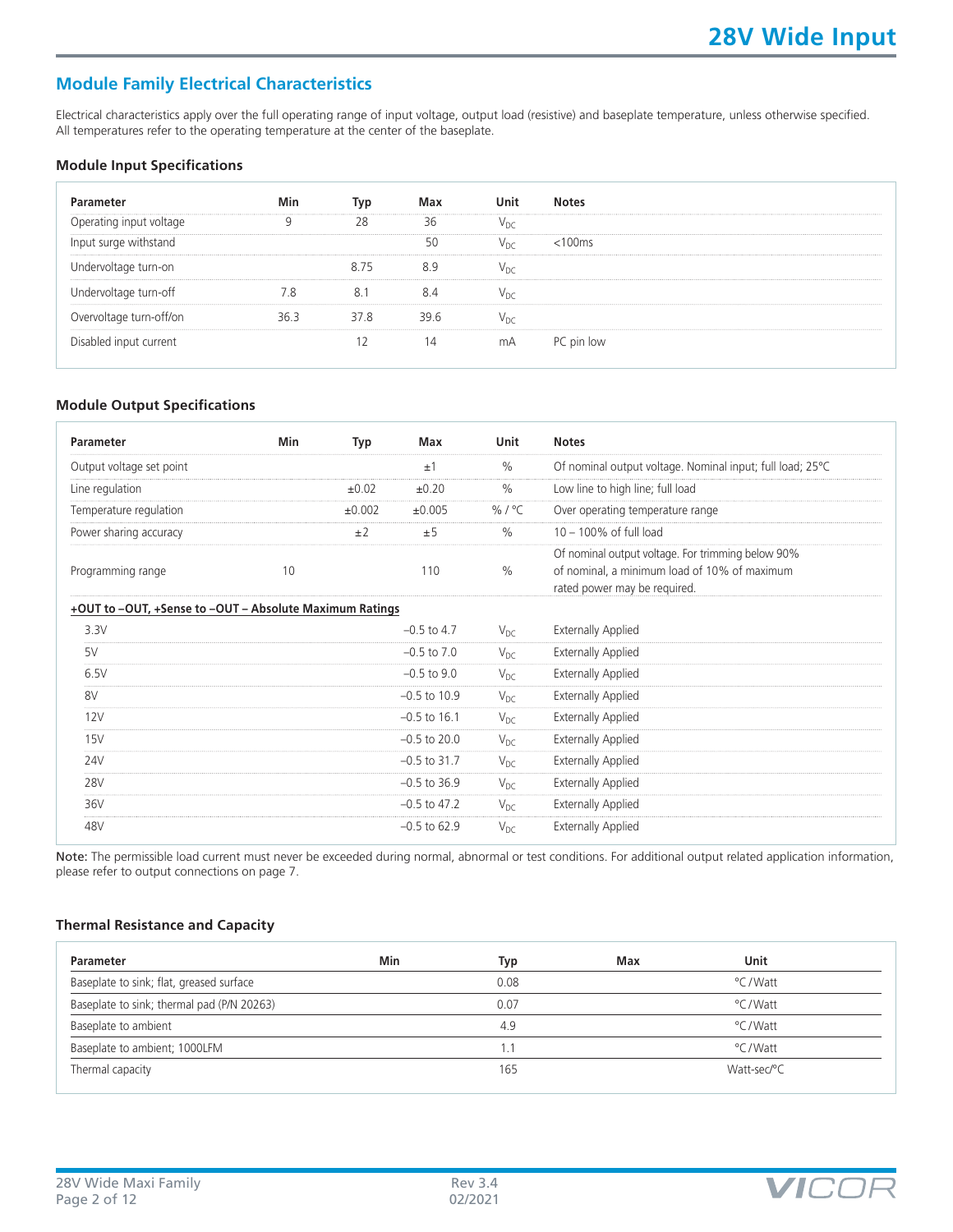## **Module Family Electrical Characteristics (Cont.)**

Electrical characteristics apply over the full operating range of input voltage, output load (resistive) and baseplate temperature, unless otherwise specified. All temperatures refer to the operating temperature at the center of the baseplate.

#### **Module Control Specifications**

| Parameter                                          | Min         | Typ            | <b>Max</b>     | Unit           | <b>Notes</b>                                                           |
|----------------------------------------------------|-------------|----------------|----------------|----------------|------------------------------------------------------------------------|
| Primary Side (PC = Primary Control; PR = Parallel) |             |                |                |                |                                                                        |
| PC bias voltage<br>current limit                   | 5.50<br>1.5 | 5.75<br>2.1    | 6.00<br>3.0    | $V_{DC}$<br>mA | $PC$ current = 1.0mA<br>During normal operation<br>PC voltage $= 5.5V$ |
| PC module disable                                  | 2.3         | 2.6            | 2.9            | $V_{DC}$       | Switch must be able to sink ≥4mA. See Figure 2                         |
| PC module enable delay                             |             | $\overline{4}$ | $\overline{7}$ | ms             |                                                                        |
| PC module alarm                                    |             |                | 0.5            | $V_{AVG}$      | UV, OV, OT, module fault. See Figures 3 and 5                          |
| PC resistance                                      | 0.9         | 1.0            | 1.1            | MQ.            | See Figure 3, converter off or fault mode                              |
| PR emitter amplitude                               | 5.7         | 5.9            | 6.1            | Volts          | PR load $>30\Omega$ , $<$ 30pF                                         |
| PR emitter current                                 | 150         |                |                | mA             |                                                                        |
| PR receiver impedance                              | 375         | 500            | 625            | $\Omega$       | $25^{\circ}$ C                                                         |
| PR receiver threshold                              | 2.4         | 2.5            | 2.6            | Volts          | Minimum pulse width: 20ns                                              |
| PR drive capability                                |             |                | 12             | modules        | Without PR buffer amplifier                                            |
| Secondary Side (SC = Secondary Control)            |             |                |                |                |                                                                        |
| SC bandgap voltage                                 | 1.21        | 1.23           | 1.25           | $V_{DC}$       | Referenced to -Sense                                                   |
| SC resistance                                      | 990         | 1000           | 1010           | Ω              |                                                                        |
| SC capacitance                                     |             | 0.033          |                | μF             |                                                                        |
| SC module alarm                                    |             | $\Omega$       |                | $V_{DC}$       | With open trim; referenced to -Sense. See Figure 7                     |

#### **Module General Specifications**

| Parameter                             | Min            | Typ               | Max            | <b>Unit</b>       | <b>Notes</b>                                                                                     |
|---------------------------------------|----------------|-------------------|----------------|-------------------|--------------------------------------------------------------------------------------------------|
| Remote sense (total drop)             |                |                   | 0.5            | $V_{DC}$          | 0.25V per leg (sense leads must be connected to<br>respective, output terminals)                 |
| Isolation test voltage (IN to OUT)*   | 3000           |                   |                | V <sub>RMS</sub>  | Complies with reinforced insulation requirements                                                 |
| Isolation test voltage (IN to base)*  | 1500           |                   |                | V <sub>RMS</sub>  | Complies with basic insulation requirements                                                      |
| Isolation test voltage (OUT to base)* | 500            |                   |                | $V_{RMS}$         | Complies with operational insulation requirements                                                |
| Isolation resistance                  |                | 10                |                | MΩ                | IN to OUT, IN to baseplate, OUT to baseplate                                                     |
| Weight (E, C, T grade)                | 6.5<br>[184.3] | 7.3<br>[207.5]    | 8.1<br>[230.7] | ounces<br> grams  |                                                                                                  |
| Weight (H, M grade)                   | 7.4<br>[209.3] | 8.2<br>[232.5]    | 9.0<br>[255.7] | ounces<br>[grams] |                                                                                                  |
| Temperature limiting                  | 100            | 115               |                | $\circ$ C         | See Figures 3 and 5. Do not operate coverter >100°C.                                             |
| Agency approvals                      |                | cURus, cTÜVus, CE |                |                   | UL60950-1, EN60950-1, CSA60950-1, IEC60950-1.<br>With appropriate fuse in series with the +Input |

\* Isolation test voltage, 1 minute or less.

Note: Specifications are subject to change without notice.

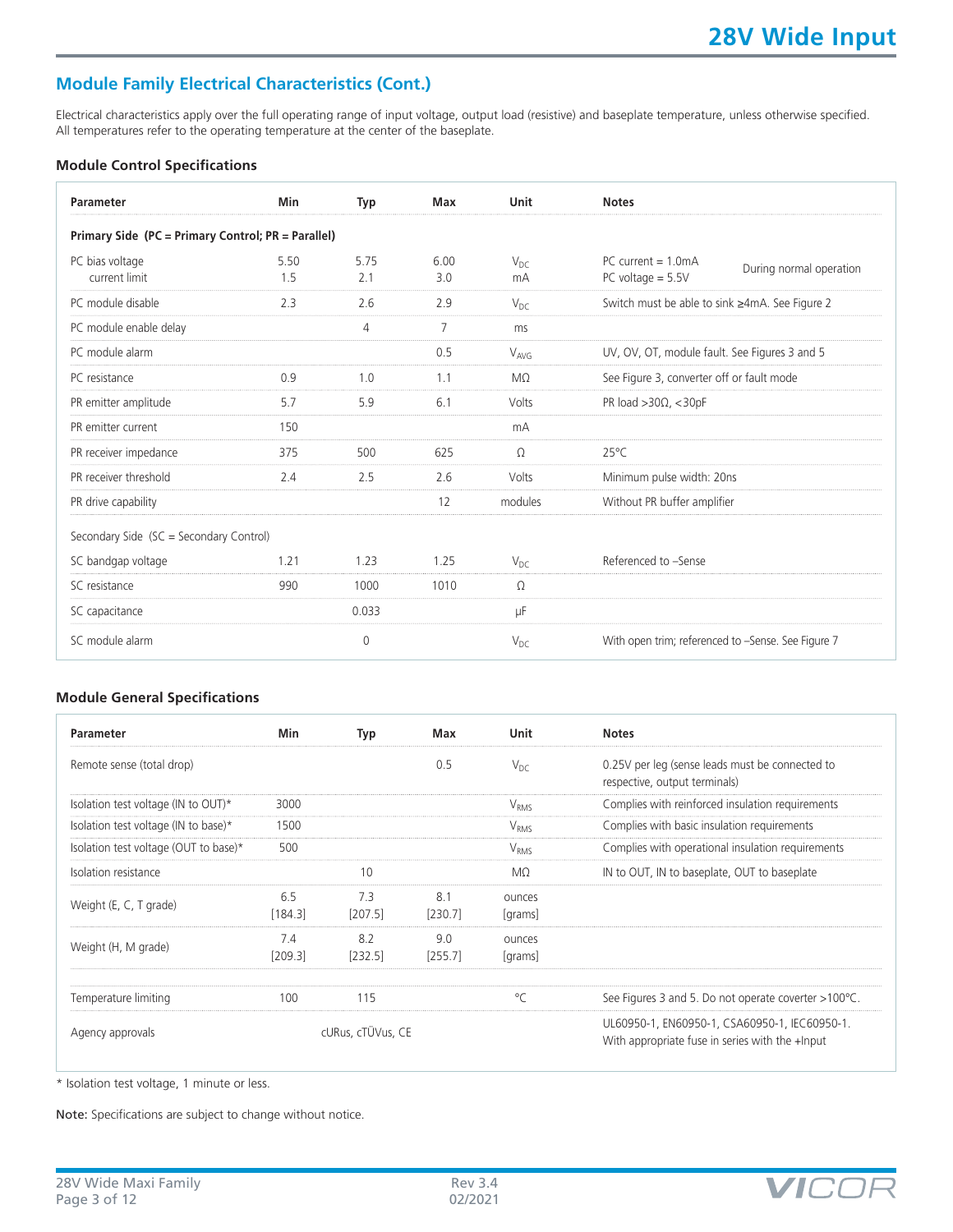#### **Module-Specific Operating Specifications**

#### 3.3V<sub>OUT</sub>, 150W (e.g. S28A3V3C150BL, V28A3V3C150BL)

| Parameter                           | Min  | Typ   | Max       | Unit  | <b>Notes</b>                                              |
|-------------------------------------|------|-------|-----------|-------|-----------------------------------------------------------|
| <b>Efficiency</b>                   |      |       |           |       |                                                           |
| S28A3V3C150BL (enhanced efficiency) | 78.5 | 83.7  |           | $\%$  | Nominal input; 75% load; 25°C                             |
| V28A3V3C150BL (standard efficiency) | 77.3 | 78.6  |           |       |                                                           |
| Ripple and noise                    |      | 80    | 100       | mV    | P-P; Nominal input; full load; 20MHz bandwidth            |
| Output OVP set point                | 4.14 | 4.30  | 4.46      | Volts | 25°C; recycle input voltage or PC to restart (>100ms off) |
| Dissipation, stand-by               |      | 11.4  | 12.7      | Watts | No load                                                   |
| Load regulation                     |      | ±0.02 | $\pm 0.2$ | $\%$  | No load to full load; nominal input                       |
| Load Current                        | 0    |       | 45.45     | Amps  |                                                           |
| Current limit                       | 46.4 | 52.3  | 61.5      | Amps  | Output voltage 95% of nominal                             |
| Short circuit current               | 31.8 | 52.3  | 61.5      | Amps  | Output voltage <250mV                                     |

## 5V<sub>OUT</sub>, 175W (e.g. S28A5C175BL, V28A5C175BL)

| Parameter                         | Min  | Typ        | Max  | <b>Unit</b>   | <b>Notes</b>                                              |
|-----------------------------------|------|------------|------|---------------|-----------------------------------------------------------|
| Efficiency                        |      |            |      |               |                                                           |
| S28A5C175BL (enhanced efficiency) | 78.6 | 82.0       |      | $\frac{0}{0}$ | Nominal input; 75% load; 25°C                             |
| V28A5C175BL (standard efficiency) | 77.0 | 78.6       |      |               |                                                           |
| Ripple and noise                  |      | 280        | 350  | mV            | P-P; Nominal input; full load; 20MHz bandwidth            |
| Output OVP set point              | 6.03 | 6.25       | 6.47 | Volts         | 25°C; recycle input voltage or PC to restart (>100ms off) |
| Dissipation, stand-by             |      | 14.4       | 15.5 | Watts         | No load                                                   |
| Load regulation                   |      | $\pm 0.02$ | ±0.2 | $\%$          | No load to full load; nominal input                       |
| Load Curent                       |      |            | 35   | Amps          |                                                           |
| Current limit                     | 35.7 | 40.3       | 49.0 | Amps          | Output voltage 95% of nominal                             |
| Short circuit current             | 24.5 | 40.3       | 47.3 | Amps          | Output voltage <250mV                                     |

#### **6.5VOUT, 200W (e.g. S28A6V5C200BL, V28A6V5C200BL)**

| Parameter                           | Min  | Typ   | Max   | Unit  | <b>Notes</b>                                              |
|-------------------------------------|------|-------|-------|-------|-----------------------------------------------------------|
| <b>Efficiency</b>                   |      |       |       |       |                                                           |
| S28A6V5C200BL (enhanced efficiency) | 80.0 | 83.0  |       | $\%$  | Nominal input; 75% load; 25°C                             |
| V28A6V5C200BL (standard efficiency) | 78.5 | 79.7  |       |       |                                                           |
| Ripple and noise                    |      | 325   | 405   | mV    | P-P; Nominal input; full load; 20MHz bandwidth            |
| Output OVP set point                | 7.7  | 7.98  | 8.26  | Volts | 25°C; recycle input voltage or PC to restart (>100ms off) |
| Dissipation, standby                |      | 11.6  | 12.2  | Watts | No load                                                   |
| Load regulation                     |      | ±0.02 | ±0.2  | $\%$  | No load to full load; nominal input                       |
| Output Current                      | 0    |       | 30.77 | Amps  |                                                           |
| Current limit                       | 31.4 | 35.4  | 41.6  | Amps  | Output voltage 95% of nominal                             |
| Short circuit current               | 21.5 | 35.4  | 41.6  | Amps  | Output voltage <250mV                                     |

#### 8V<sub>OUT</sub>, 200W (e.g. S28A8C200BL, V28A8C200BL)

| Parameter                         | Min  | Typ   | Max  | Unit  | <b>Notes</b>                                              |
|-----------------------------------|------|-------|------|-------|-----------------------------------------------------------|
| Efficiency                        |      |       |      |       |                                                           |
| S28A8C200BL (enhanced efficiency) | 80.5 | 83.5  |      | $\%$  | Nominal input; 75% load; 25°C                             |
| V28A8C200BL (standard efficiency) | 79.5 | 80.9  |      |       |                                                           |
| Ripple and noise                  |      | 320   | 400  | mV    | P-P; Nominal input; full load; 20MHz bandwidth            |
| Output OVP set point              | 9.36 | 9.7   | 10.1 | Volts | 25°C; recycle input voltage or PC to restart (>100ms off) |
| Dissipation, standby              |      | 15.6  | 16.5 | Watts | No load                                                   |
| Load regulation                   |      | ±0.02 | ±0.2 | $\%$  | No load to full load; nominal input                       |
| Output Current                    | 0    |       | 25   | Amps  |                                                           |
| Current limit                     | 25.5 | 28.8  | 33.8 | Amps  | Output voltage 95% of nominal                             |
| Short circuit current             | 17.5 | 28.8  | 33.8 | Amps  | Output voltage <250mV                                     |



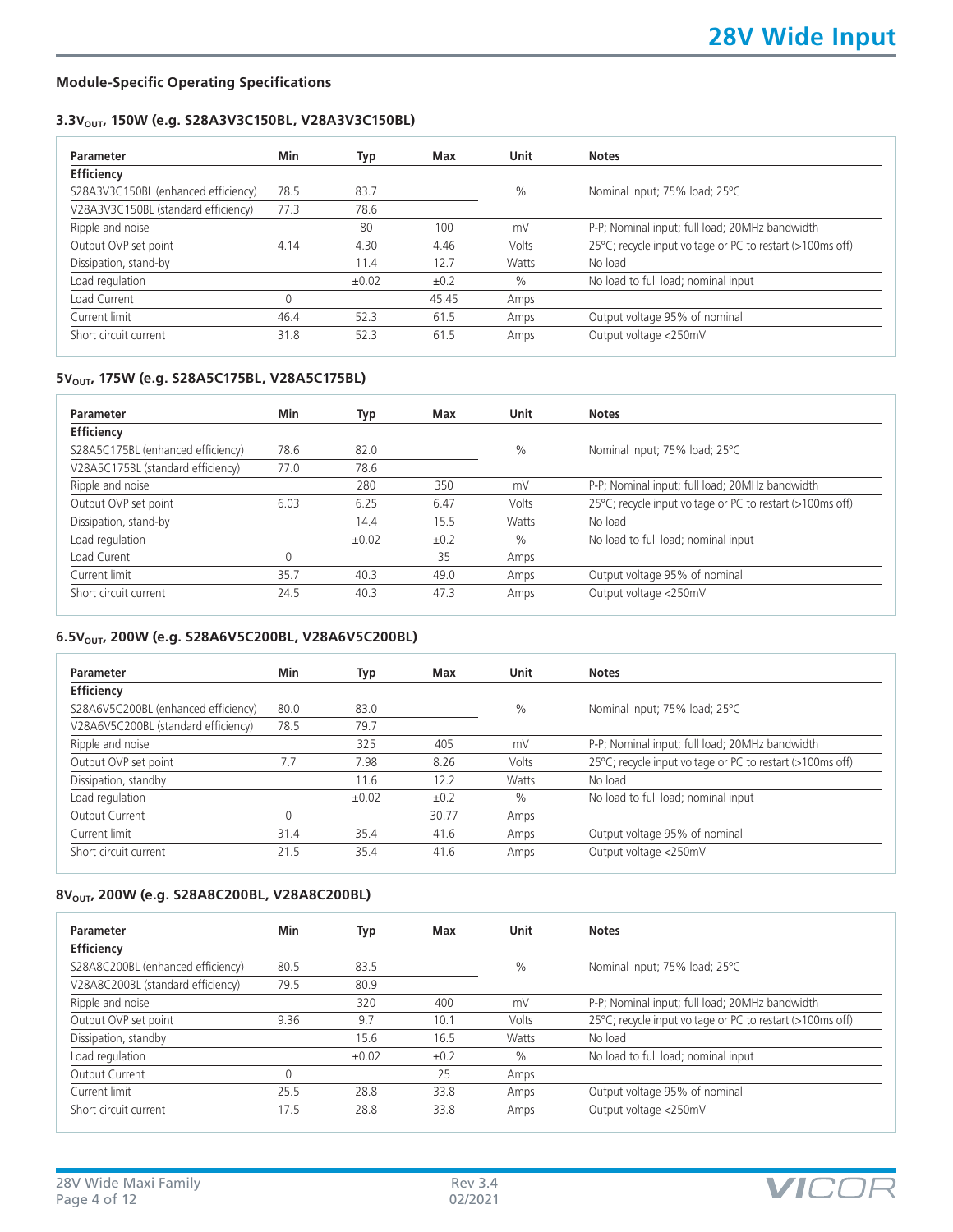#### **Module-Specific Operating Specifications (Cont.)**

#### 12V<sub>OUT</sub>, 200W (e.g. S28A12C200BL, V28A12C200BL)

| Parameter                          | Min  | Typ   | Max   | Unit          | <b>Notes</b>                                              |
|------------------------------------|------|-------|-------|---------------|-----------------------------------------------------------|
| Efficiency                         |      |       |       |               |                                                           |
| S28A12C200BL (enhanced efficiency) | 83.5 | 85.5  |       | $\frac{0}{0}$ | Nominal input; 75% load; 25°C                             |
| V28A12C200BL (standard efficiency) | 81.0 | 83.0  |       |               |                                                           |
| Ripple and noise                   |      | 275   | 345   | mV            | P-P; Nominal input; full load; 20MHz bandwidth            |
| Output OVP set point               | 13.7 | 14.3  | 14.9  | Volts         | 25°C; recycle input voltage or PC to restart (>100ms off) |
| Dissipation, stand-by              |      | 11.0  | 12.2  | Watts         | No load                                                   |
| Load regulation                    |      | ±0.02 | ±0.2  | $\%$          | No load to full load; nominal input                       |
| Load Current                       | 0    |       | 16.67 | Amps          |                                                           |
| Current limit                      | 17.0 | 19.2  | 22.6  | Amps          | Output voltage 95% of nominal                             |
| Short circuit current              | 11.6 | 19.2  | 22.6  | Amps          | Output voltage < 250mV                                    |
|                                    |      |       |       |               |                                                           |

#### 15V<sub>OUT</sub>, 200W (e.g. V28A15C200BL)

| Parameter             | Min  | Typ        | Max   | Unit  | <b>Notes</b>                                              |
|-----------------------|------|------------|-------|-------|-----------------------------------------------------------|
| Efficiency            | 82.2 | 84.5       |       | $\%$  | Nominal input; 75% load; 25°C                             |
| Ripple and noise      |      | 215        | 290   | mV    | P-P; Nominal input; full load; 20MHz bandwidth            |
| Output OVP set point  | 17.1 | 17.8       | 18.5  | Volts | 25°C; recycle input voltage or PC to restart (>100ms off) |
| Dissipation, stand-by |      | 12.7       | 13.7  | Watts | No load                                                   |
| Load regulation       |      | $\pm 0.02$ | ±0.2  | $\%$  | No load to full load; nominal input                       |
| Load Current          |      |            | 13.33 | Amps  |                                                           |
| Current limit         | 13.5 | 15.3       | 20.6  | Amps  | Output voltage 95% of nominal                             |
| Short circuit current | 9.31 | 15.3       | 20.6  | Amps  | Output voltage <250mV                                     |

### 24V<sub>OUT</sub>, 200W (e.g. V28A24C200BL)

| <b>Parameter</b>      | Min  | Typ        | Max  | Unit  | <b>Notes</b>                                              |
|-----------------------|------|------------|------|-------|-----------------------------------------------------------|
| Efficiency            | 82.8 | 86.0       |      | $\%$  | Nominal input; 75% load; 25°C                             |
| Ripple and noise      |      | 155        | 215  | mV    | P-P; Nominal input; full load; 20MHz bandwidth            |
| Output OVP set point  | 27.1 | 28.1       | 29.1 | Volts | 25°C; recycle input voltage or PC to restart (>100ms off) |
| Dissipation, stand-by |      | 12.3       | 13.5 | Watts | No load                                                   |
| Load regulation       |      | $\pm 0.02$ | ±0.2 | $\%$  | No load to full load; nominal input                       |
| Load Current          |      |            | 8.33 | Amps  |                                                           |
| Current limit         | 8.49 | 9.6        | 11.3 | Amps  | Output voltage 95% of nominal                             |
| Short circuit current | 5.83 | 9.6        | 11.3 | Amps  | Output voltage <250mV                                     |

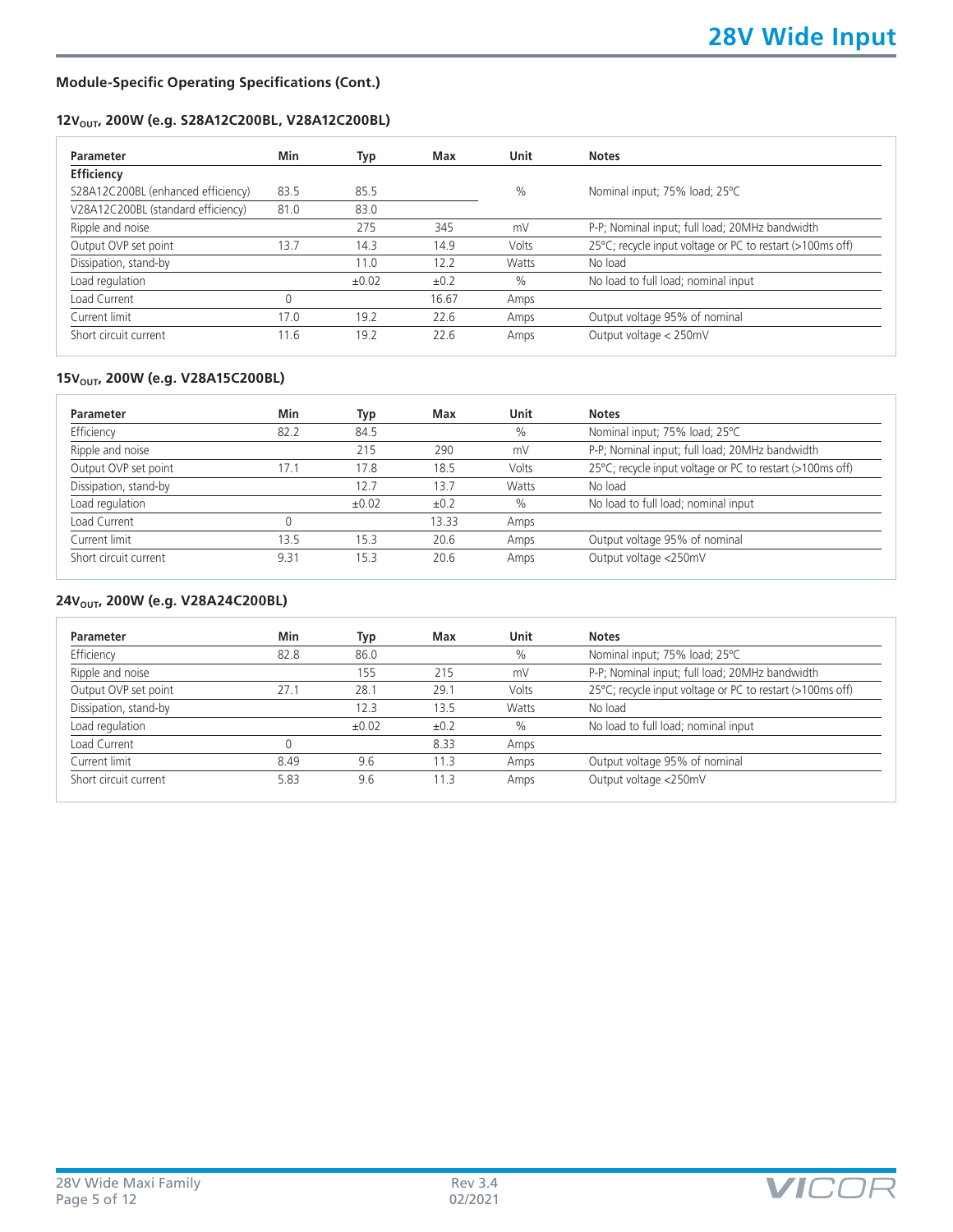#### **Module-Specific Operating Specifications (Cont.)**

### **28V<sub>OUT</sub>, 200W (e.g. V28A28C200BL)**

| Min  | Typ        | Max  | Unit  | <b>Notes</b>                                              |
|------|------------|------|-------|-----------------------------------------------------------|
| 83.5 | 85.0       |      | $\%$  | Nominal input; 75% load; 25°C                             |
|      | 125        | 175  | mV    | P-P; Nominal input; full load; 20MHz bandwidth            |
| 31.5 | 32.7       | 33.9 | Volts | 25°C; recycle input voltage or PC to restart (>100ms off) |
|      | 15.5       | 18.0 | Watts | No load                                                   |
|      | $\pm 0.02$ | ±0.2 | $\%$  | No load to full load; nominal input                       |
|      |            | 7.14 | Amps  |                                                           |
| 7.28 | 8.2        | 10.0 | Amps  | Output voltage 95% of nominal                             |
| 4.99 | 8.2        | 10.0 | Amps  | Output voltage <250mV                                     |
|      |            |      |       |                                                           |

## 36V<sub>OUT</sub>, 200W (e.g. V28A36C200BL)

| Parameter             | Min  | Typ   | Max  | Unit  | <b>Notes</b>                                              |
|-----------------------|------|-------|------|-------|-----------------------------------------------------------|
| Efficiency            | 80.9 | 82.6  |      | $\%$  | Nominal input; 75% load; 25°C                             |
| Ripple and noise      |      | 135   | 190  | mV    | P-P; Nominal input; full load; 20MHz bandwidth            |
| Output OVP set point  | 40.4 | 41.9  | 43.4 | Volts | 25°C; recycle input voltage or PC to restart (>100ms off) |
| Dissipation, stand-by |      | 14.4  | 16.8 | Watts | No load                                                   |
| Load regulation       |      | ±0.02 | ±0.2 | $\%$  | No load to full load; nominal input                       |
| Load Current          | 0    |       | 5.56 | Amps  |                                                           |
| Current limit         | 5.67 | 7.7   | 8.06 | Amps  | Output voltage 95% of nominal                             |
| Short circuit current | 3.89 | 6.9   | 7.5  | Amps  | Output voltage <250mV                                     |

#### **48V<sub>OUT</sub>, 200W (e.g. V28A48C200BL)**

| Parameter             | Min  | Typ        | Max  | Unit  | <b>Notes</b>                                              |
|-----------------------|------|------------|------|-------|-----------------------------------------------------------|
| Efficiency            | 81.8 | 82.6       |      | $\%$  | Nominal input; 75% load; 25°C                             |
| Ripple and noise      |      | 360        | 450  | mV    | P-P; Nominal input; full load; 20MHz bandwidth            |
| Output OVP set point  | 53.7 | 55.7       | 57.7 | Volts | 25°C; recycle input voltage or PC to restart (>100ms off) |
| Dissipation, stand-by |      | 15.6       | 18.3 | Watts | No load                                                   |
| Load regulation       |      | $\pm 0.02$ | ±0.2 | $\%$  | No load to full load; nominal input                       |
| Load Current          |      |            | 4.17 | Amps  |                                                           |
| Current limit         | 4.25 | 4.4        | 5.84 | Amps  | Output voltage 95% of nominal                             |
| Short circuit current | 2.92 | 4.8        | 5.43 | Amps  | Output voltage <250mV                                     |

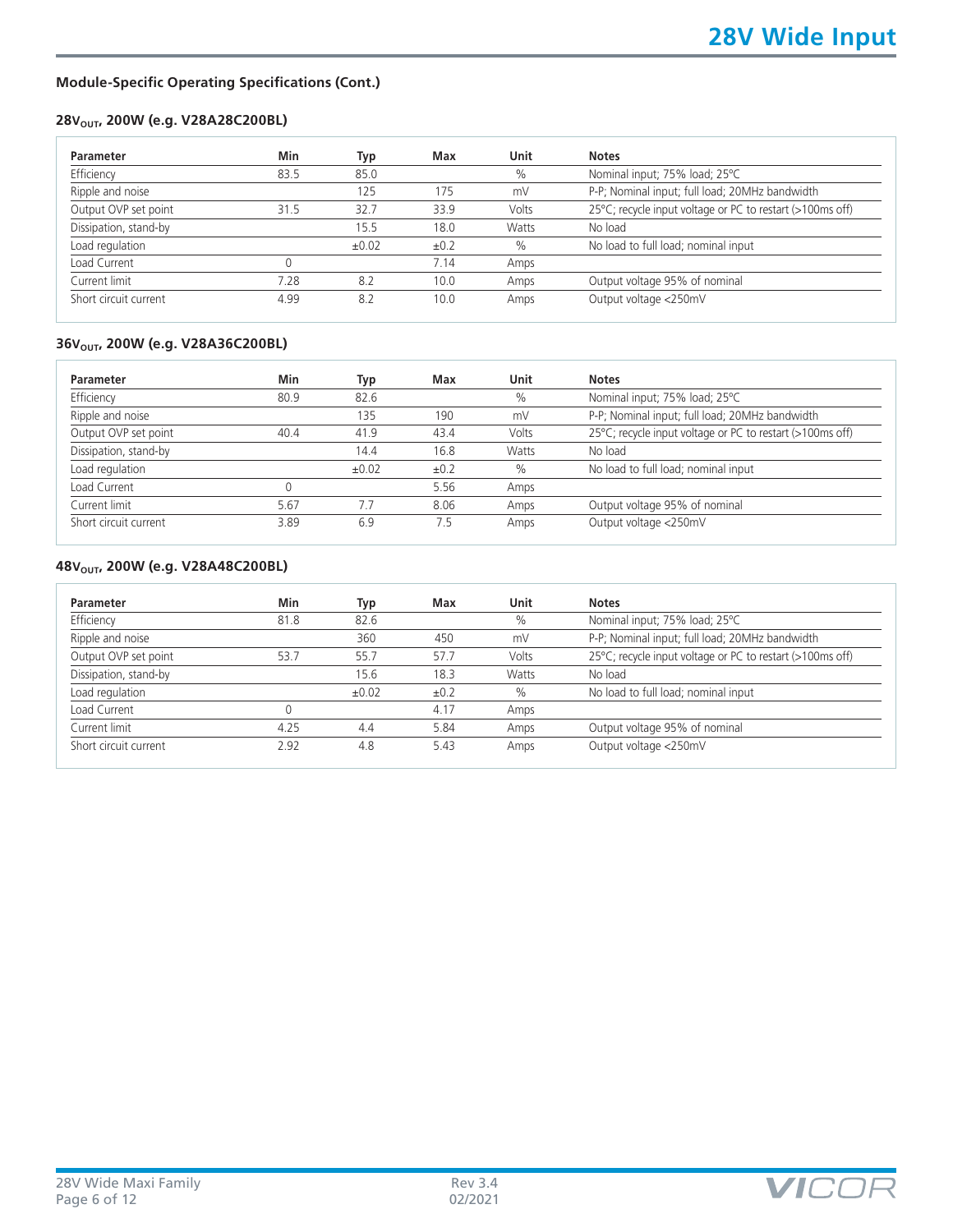## **Basic Module Operation**



*Figure 1 — Basic module operation requires fusing, grounding, bypassing capacitors. \* See Maxi, Mini, Micro Design Guide.*

#### **Output Connections and Considerations**

The permissible load current must never be exceeded during normal, abnormal or test conditions. Converters subject to dynamic loading exceeding 25% of rated current must be reviewed by Vicor Applications Engineering to ensure that the converter will operate properly.

Under dynamic-load, light-load or no-load conditions, the converter may emit audible noise. Converters that utilize remote sense may require compensation circuitry to offset the phase lag caused by the external output leads and load impedance. Remote-Sense

leads must be protected for conditions such as lead reversal, noise pickup, open circuit or excessive output lead resistance between the sense point and the converters output terminals. For applications that may draw more than the rated current, a fast-acting electronic circuit breaker must be utilized to protect the converter. Under no circumstance should the rated current be exceeded. Utilizing or testing of current limit or short circuit current will damage the converter. Ensure that the total output capacitance connected to the converter does not exceed the limits on Page 16, "Maximum Output Capacitance", of the design guide.



- Application circuits
- Design requirements
- EMC considerations
- Current sharing in power arrays
- Thermal performance information
- Recommended soldering methods
- Accessory modules filtering, rectification, front-ends
- Mounting options
- ...and more.

[CLICK HERE TO VIEW](http://www.vicorpower.com/documents/applications_manual/fas_trak_apps_manual.pdf) [DESIGN GUIDE](http://www.vicorpower.com/documents/applications_manual/fas_trak_apps_manual.pdf)

*Also at vicorpower.com*

- PowerBench online configurators
- Over 20 Application Notes
- Online calculators thermal, trimming, hold-up
- PDF data sheets for ALL Vicor products

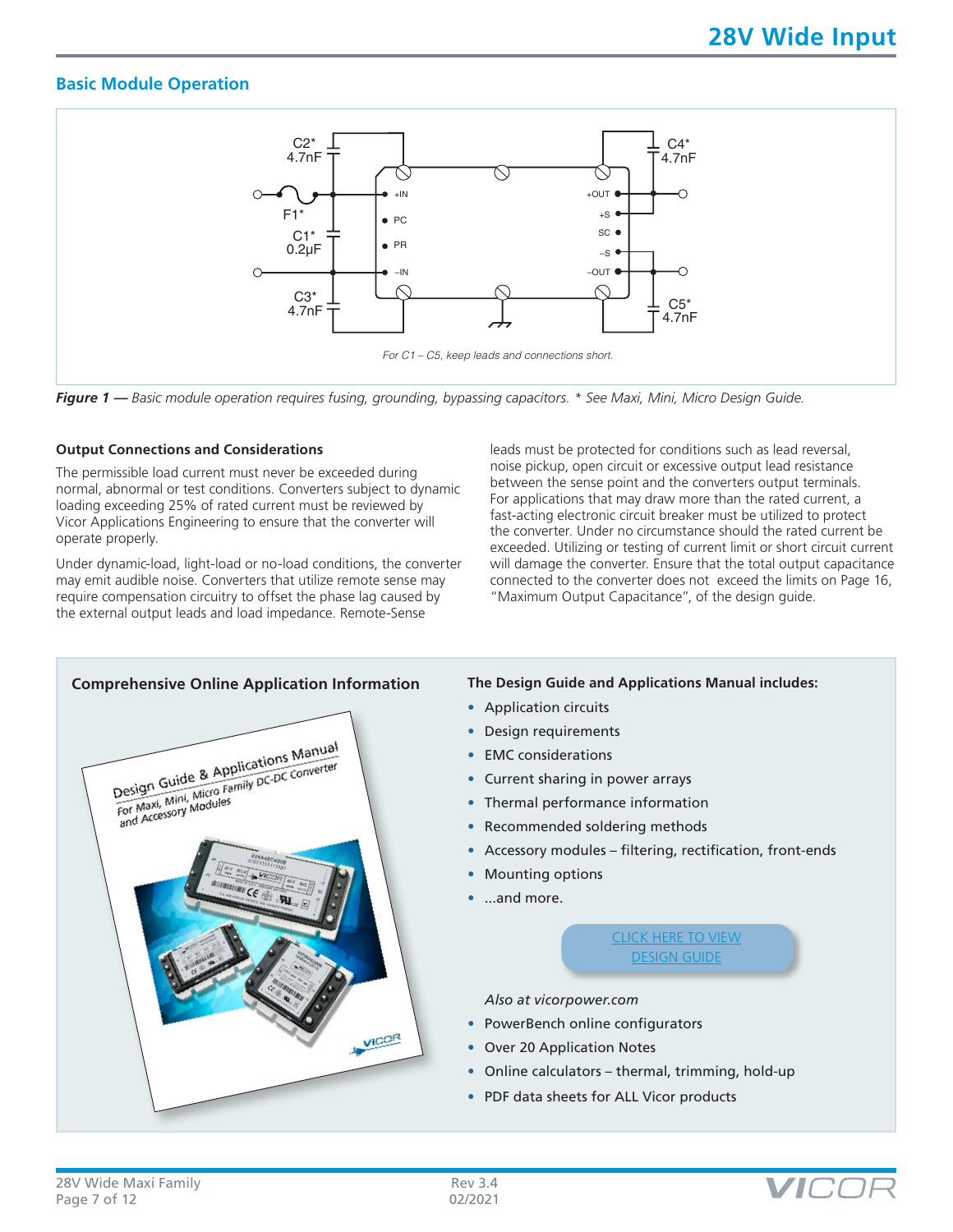## **Primary Control – PC Pin**

#### **Module Enable/Disable**

The module may be disabled by pulling PC below 2.3V with respect to the –Input. This may be done with an open collector transistor, relay, or optocoupler. Multiple converters may be disabled with a single transistor or relay either directly or via "OR'ing" diodes. See Figure 2.

#### **Primary Auxiliary Supply**

At 5.7V, PC can source up to 1.5mA. In the example shown in Figure 4, PC powers a module enabled LED.







*Figure 4 — LED on-state indicator*



*Figure 6 — Isolated on-state indicator*

#### **Module Alarm**

The module contains "watchdog" circuitry which monitors input voltage, operating temperature and internal operating parameters. In the event that any of these parameters are outside of their allowable operating range, the module will shut down and PC will go low. PC will periodically go high and the module will check to see if the fault (as an example, overtemperature) has cleared. If the fault has not been cleared, PC will go low again and the cycle will restart. The SC pin will go low in the event of a fault and return to its normal state after the fault has been cleared. See Figures 3 and 5.



*Figure 3 — PC/SC module alarm logic*



*Figure 5 — PC/SC module alarm timing*



*Figure 7 — Secondary side on-state indicator*

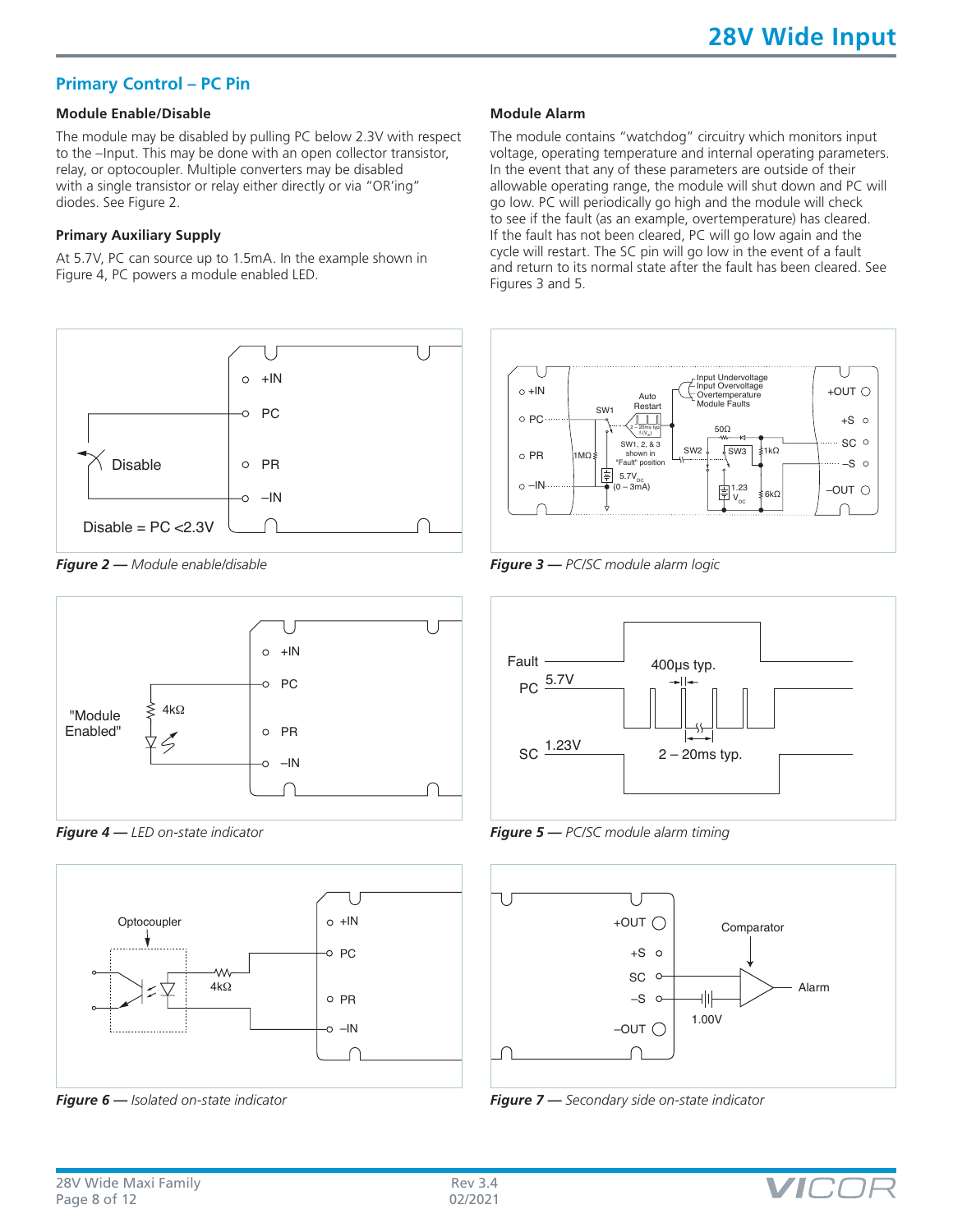## **Secondary Control – SC Pin**

#### **Output Voltage Programming**

The output voltage of the converter can be adjusted or programmed via fixed resistors, potentiometers or voltage DACs. See Figure 8.



*Figure 8 — Output voltage trim-down and trim-up circuit*

#### **Trim Down**

- **1.** This converter is not a constant-power device it has a constant current limit. Hence, available output power is reduced by the same percentage that output voltage is trimmed down. Do not exceed maximum rated output current.
- **2.** The trim-down resistor must be connected between the SC and –S pins. Do not bypass the SC pin directly with a capacitor.

#### **Trim Up**

- **1.** The converter is rated for a maximum delivered power. To ensure that maximum rated power is not exceeded, reduce maximum output current by the same percentage increase in output voltage.
- **2.** The trim-up resistor must be connected between the SC and +S pins. Do not bypass the SC pin directly with a capacitor.
- **3.** Do not trim the converter above maximum trim range (typically +10%) or the output over voltage protection circuitry may be activated.

#### **Trim resistor values calculated automatically:**

On-line calculators for trim resistor values are available on the vicor website at: [asp.vicorpower.com/calculators/calculators.asp?calc=1](http://asp.vicorpower.com/calculators/calculators.asp?calc=1)

Resistor values can be calculated for fixed trim up, fixed trim down and for variable trim up or down.

## **Parallel Bus – PR Pin**

#### **Parallel Operation**

The PR pin supports paralleling for increased power with N+1 (N+M) redundancy. Modules of the same input voltage, output voltage, and power level will current share if all PR pins are suitably interfaced.

## Compatible interface architectures include the following:

*AC-coupled single-wire interface.* All PR pins are connected to a single communication bus through 0.001µF (500V) capacitors. This interface supports current sharing and is fault tolerant except for the communication bus. Up to three converters may be paralleled by this method. See Figure 9.

*Transformer-coupled interface.* For paralleling four or more converters a transformer-coupled interface is required, and under certain conditions a PR buffer circuit.

For details on parallel operation please refer to the [Design Guide & Applications Manual for Maxi, Mini, Micro Family.](http://www.vicorpower.com/documents/applications_manual/fas_trak_apps_manual.pdf)







*Figure 10 — Transformer-coupled interface*

| <b>Number of Converters in Parallel</b> | <i>*R</i> 1 value Ω                                                                                                    |
|-----------------------------------------|------------------------------------------------------------------------------------------------------------------------|
|                                         | 75                                                                                                                     |
|                                         | 50                                                                                                                     |
|                                         | 33                                                                                                                     |
| 5 or more                               | refer to application note:<br>Designing High-Power Arrays<br>using Maxi, Mini, Micro<br><b>Family DC-DC Converters</b> |

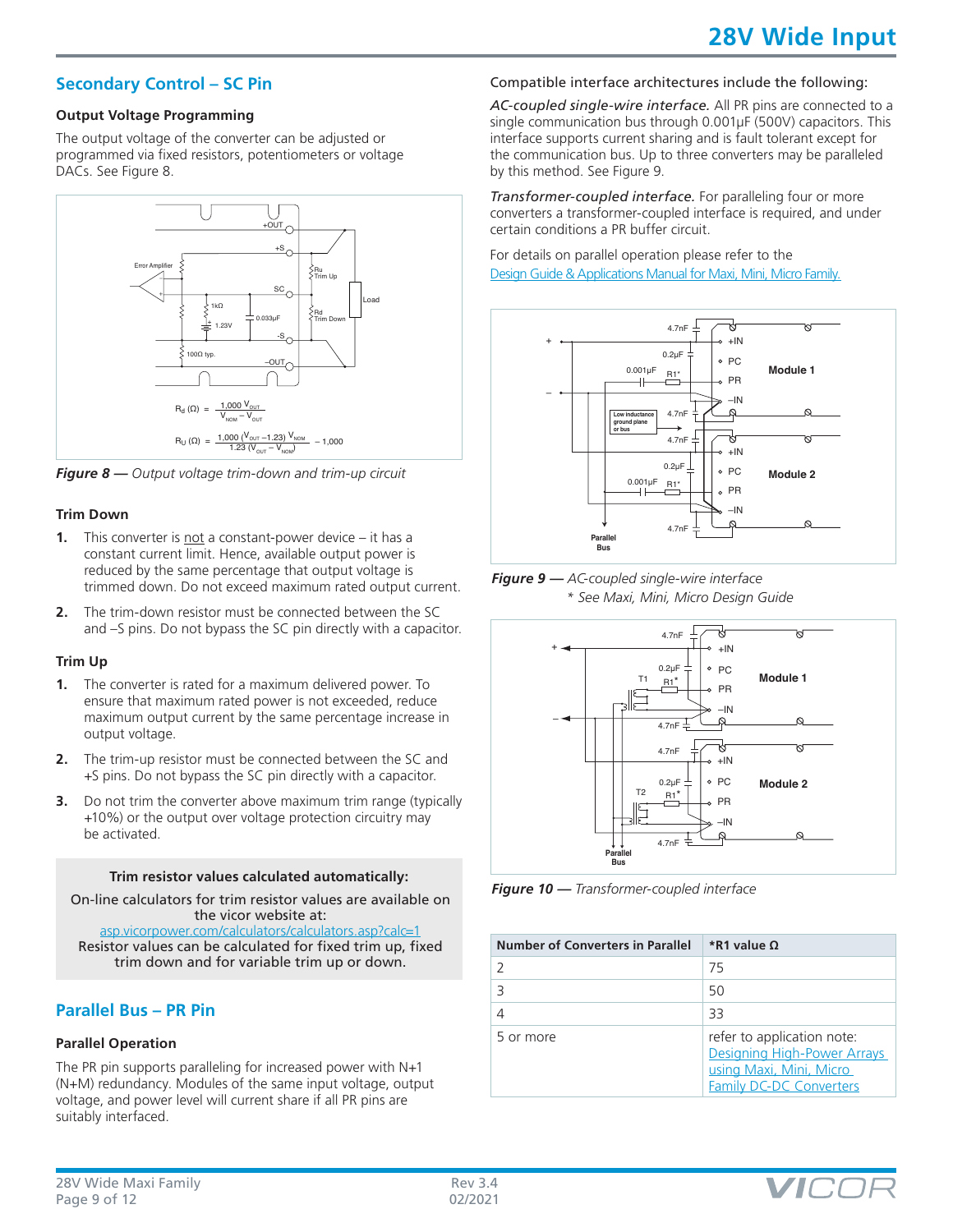## **Parallel Bus Output**



*Figure 11 — N+1 module array output connections*

- The +OUT and –OUT power buses should be designed to minimize and balance parasitic impedance from each module output to the load.
- The +Sense pins must be tied together to form a +Sense bus. This must be Kelvin connected to +OUT at a single point. The –Sense pins should be tied together to form a –Sense bus. This must be Kelvin connected to –OUT at a single point.
- At the discretion of the power system designer, a subset of all modules within an array may be configured as children by connecting SC to –S.
- OR'ing diodes may be inserted in series with the +OUT pins of each module to provide module output fault tolerance.
- The +Sense and –Sense leads should be routed in close proximity to each other on the printed circuit board. If wires are used to connect the converters on a PCB to an external load, the Sense leads should be twisted together to reduce noise pickup.

| Pin Styles* |  |
|-------------|--|
|             |  |

| <b>Designator</b> | <b>Description</b> | <b>Finish</b> | <b>Notes</b>                                                                                                   |
|-------------------|--------------------|---------------|----------------------------------------------------------------------------------------------------------------|
| (None)            | Short              | Tin/Lead      | Requires inboard mounting                                                                                      |
|                   | Long               | Tin/Lead      | Onboard mounting for 0.065in boards                                                                            |
|                   | Short ModuMate     | Gold          | SurfMate or inboard socket mounting                                                                            |
| N                 | Long ModuMate      | Gold          | Onboard socket mounting                                                                                        |
|                   | Short RoHS         | Gold          | Select for RoHS-compliant inboard solder, socket or SurfMate mounting                                          |
| G                 | Long RoHS          | Gold          | Select for RoHS-compliant onboard solder or socket mounting                                                    |
| Κ                 | Extra Long RoHS    | Gold          | Select for RoHS compliance onboard mounting for thicker PCBs<br>(not intended for socket or Surfmate mounting) |

\* Pin style designator follows the "B" after the output power and precedes the baseplate designator. Ex. V48A12T500B**N**2 — Long ModuMate Pins

### **Storage**

Vicor products, when not installed in customer units, should be stored in ESD safe packaging in accordance with ANSI/ESD S20.20, "Protection of Electrical and Electronic Parts, Assemblies and Equipment" and should be maintained in a temperature controlled factory/ warehouse environment not exposed to outside elements controlled between the temperature ranges of 15°C and 38°C. Humidity shall not be condensing, no minimum humidity when stored in an ESD compliant package.

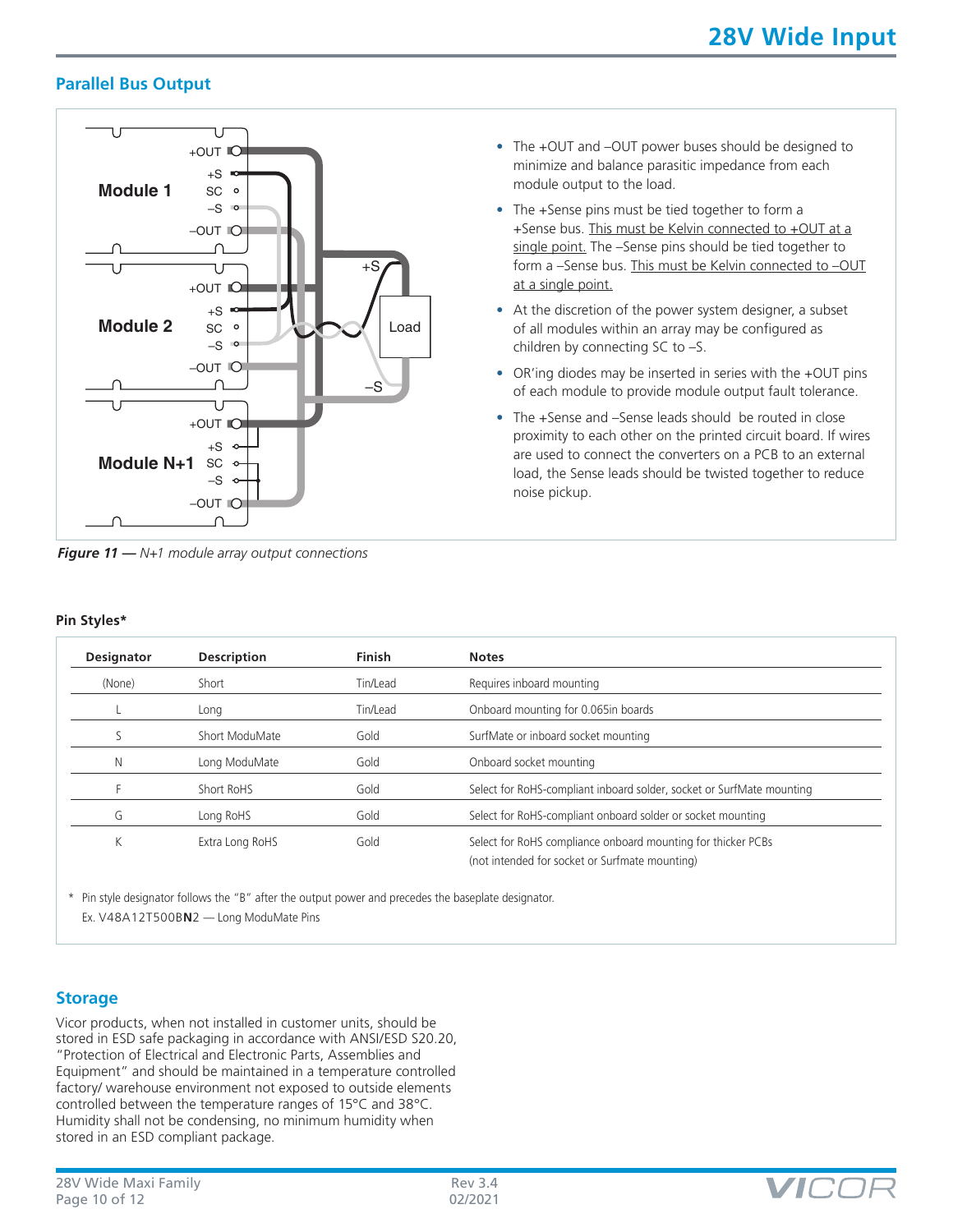**VIC** 

## **Mechanical Drawings**







*Figure 13 — PCB mounting specifications*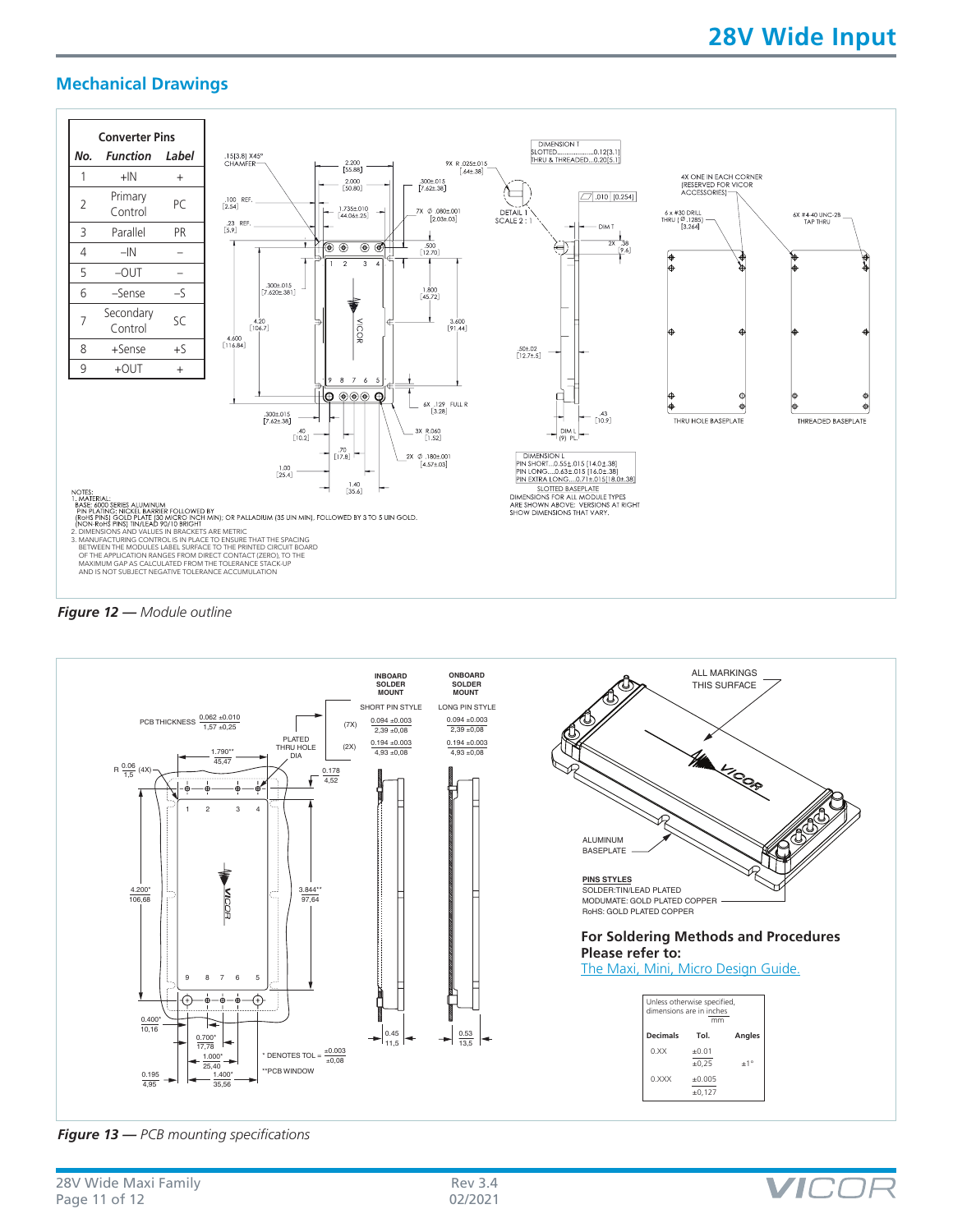#### Vicor's comprehensive line of power solutions includes high density AC-DC and DC-DC modules and accessory components, fully configurable AC-DC and DC-DC power supplies, and complete custom power systems.

Information furnished by Vicor is believed to be accurate and reliable. However, no responsibility is assumed by Vicor for its use. Vicor makes no representations or warranties with respect to the accuracy or completeness of the contents of this publication. Vicor reserves the right to make changes to any products, specifications, and product descriptions at any time without notice. Information published by Vicor has been checked and is believed to be accurate at the time it was printed; however, Vicor assumes no responsibility for inaccuracies. Testing and other quality controls are used to the extent Vicor deems necessary to support Vicor's product warranty. Except where mandated by government requirements, testing of all parameters of each product is not necessarily performed.

#### **Specifications are subject to change without notice.**

Visit<http://www.vicorpower.com/dc-dc-converters-board-mount/high-density-dc-dc-converters> for the latest product information.

#### Vicor's Standard Terms and Conditions and Product Warranty

All sales are subject to Vicor's Standard Terms and Conditions of Sale, and Product Warranty which are available on Vicor's webpage ([http://www.vicorpower.com/termsconditionswarranty\)](http://www.vicorpower.com/termsconditions) or upon request.

#### Life Support Policy

VICOR'S PRODUCTS ARE NOT AUTHORIZED FOR USE AS CRITICAL COMPONENTS IN LIFE SUPPORT DEVICES OR SYSTEMS WITHOUT THE EXPRESS PRIOR WRITTEN APPROVAL OF THE CHIEF EXECUTIVE OFFICER AND GENERAL COUNSEL OF VICOR CORPORATION. As used herein, life support devices or systems are devices which (a) are intended for surgical implant into the body, or (b) support or sustain life and whose failure to perform when properly used in accordance with instructions for use provided in the labeling can be reasonably expected to result in a significant injury to the user. A critical component is any component in a life support device or system whose failure to perform can be reasonably expected to cause the failure of the life support device or system or to affect its safety or effectiveness. Per Vicor Terms and Conditions of Sale, the user of Vicor products and components in life support applications assumes all risks of such use and indemnifies Vicor against all liability and damages.

#### Intellectual Property Notice

Vicor and its subsidiaries own Intellectual Property (including issued U.S. and Foreign Patents and pending patent applications) relating to the products described in this data sheet. No license, whether express, implied, or arising by estoppel or otherwise, to any intellectual property rights is granted by this document. Interested parties should contact Vicor's Intellectual Property Department.

Contact Us: <http://www.vicorpower.com/contact-us>

**Vicor Corporation** 25 Frontage Road Andover, MA, USA 01810 Tel: 800-735-6200 Fax: 978-475-6715 [www.vicorpower.com](http://www.vicorpower.com)

**email**

Customer Service: [custserv@vicorpower.com](mailto:%20custserv%40vicorpower.com?subject=) Technical Support: [apps@vicorpower.com](mailto:apps%40vicorpower.com?subject=)

©2019 – 2021 Vicor Corporation. All rights reserved. The Vicor name is a registered trademark of Vicor Corporation. All other trademarks, product names, logos and brands are property of their respective owners.